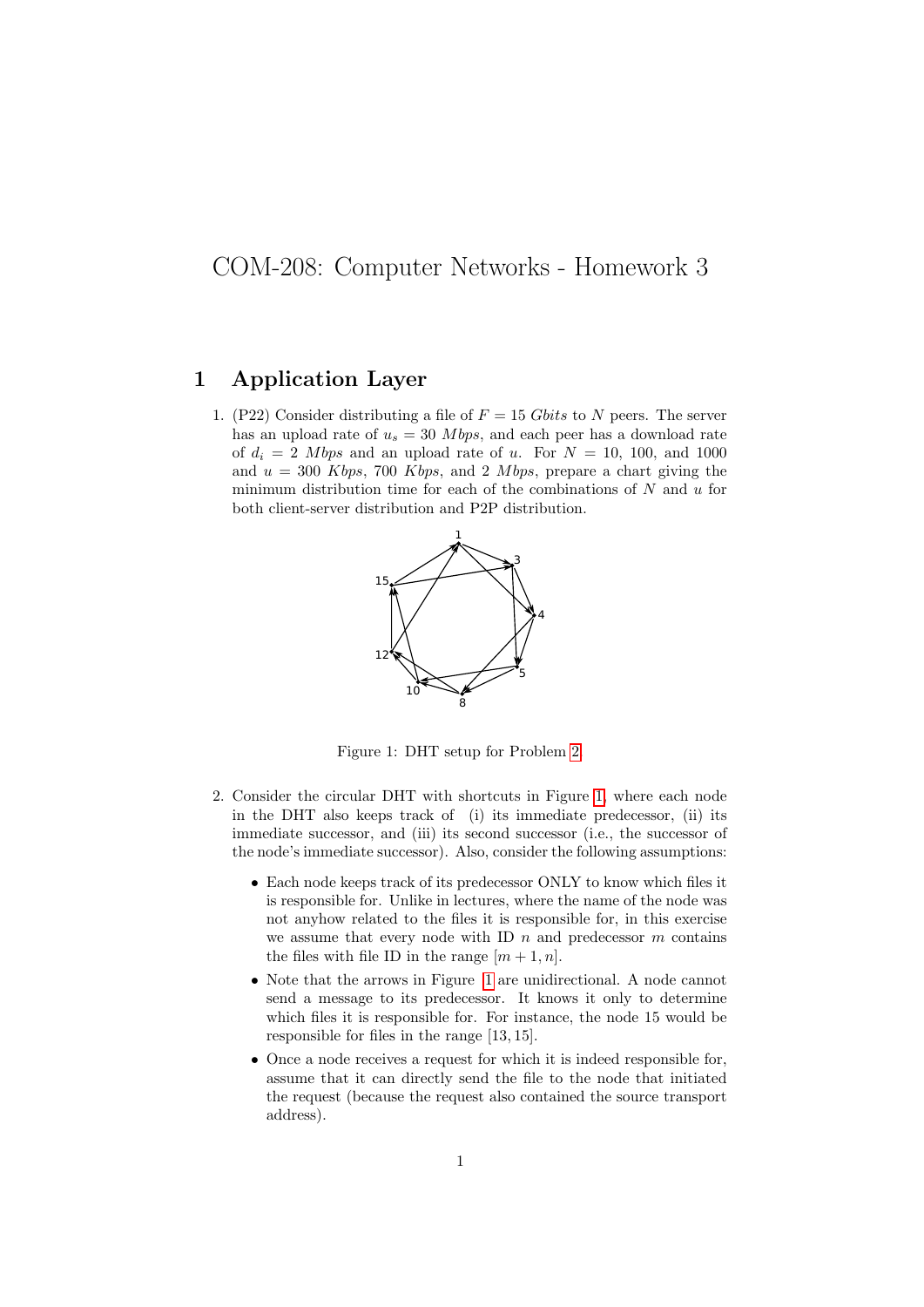- a. Suppose that peer 1 wants to learn where file with content ID 9 is stored. Write down the sequence of DHT protocol messages that the nodes exchange until peer 1 discovers the location of the file.
- b. Suppose that peer 3 learns that peer 5 has left. How does peer 3 update its successor state information?
- c. Now consider that the DHT nodes do not keep track of their second successor. Suppose that a new peer 6 wants to join the DHT and peer 6 initially only knows the IP address of peer 15. What steps are taken?
- (P30) As DHTs are overlay networks, they may not necessarily match the underlay physical network well in the sense that two neighbouring peers might be physically very far away; for example, one peer could be in Asia and its neighbour could be in North America. If we randomly and uniformly assign identifiers to newly joined peers, would this assignment scheme cause such a mismatch? Explain. And how would such a mismatch affect the DHT's performance?

## 2 Transport Layer

- 1. (P3) UDP and TCP use 1s complement for their checksums. Suppose you have the following three 8-bit bytes: 00100011, 01001110, 01010100.
	- a. What is the 1s complement of the sum of these 8-bit bytes? (Note that although UDP and TCP use 16-bit words in computing the checksum, for this problem you are being asked to consider 8-bit sums). Show all work. Note: wrap around if the sum overflows.
	- b. With the 1s complement scheme, how does the receiver detect errors? Is it possible that an 1-bit error can go undetected? How about a 2-bit error?
- 2. (P11) Consider the rdt2.2 receiver in Figure 3.14 and the creation of a new packet in following two self-transitions<sup>[1](#page-1-0)</sup>: Wait-for-0-from-below and Wait-for-1-from-below.
	- a. Would the protocol work correctly if  $udt\_send(sndpkt)$  were removed from the self-transition in the Wait-for-1-from-below state? Justify your answer.
	- b. What if  $udt\_send(sndpkt)$  were removed from the self-transition in the Wait-for-0-from-below state?

[*Hint*: In this latter case, consider what would happen if the first senderto-receiver packet were corrupted.]

3. (P12) The sender side of rdt3.0 simply ignores (that is, takes no action on) all received packets that are either in error or have the wrong value in the acknum field of an acknowledgment packet. Suppose that in such circumstances, rdt3.0 were to immediately retransmit the current data packet (instead of waiting for a timeout). Would the protocol still work?

[Hint: Consider what would happen if there were only bit errors; there are no packet losses but premature timeouts can occur. Consider how many times the *n*th packet is sent, in the limit as *n* approaches infinity.

<span id="page-1-0"></span><sup>&</sup>lt;sup>1</sup>A self-transition is a transition from one state back to itself.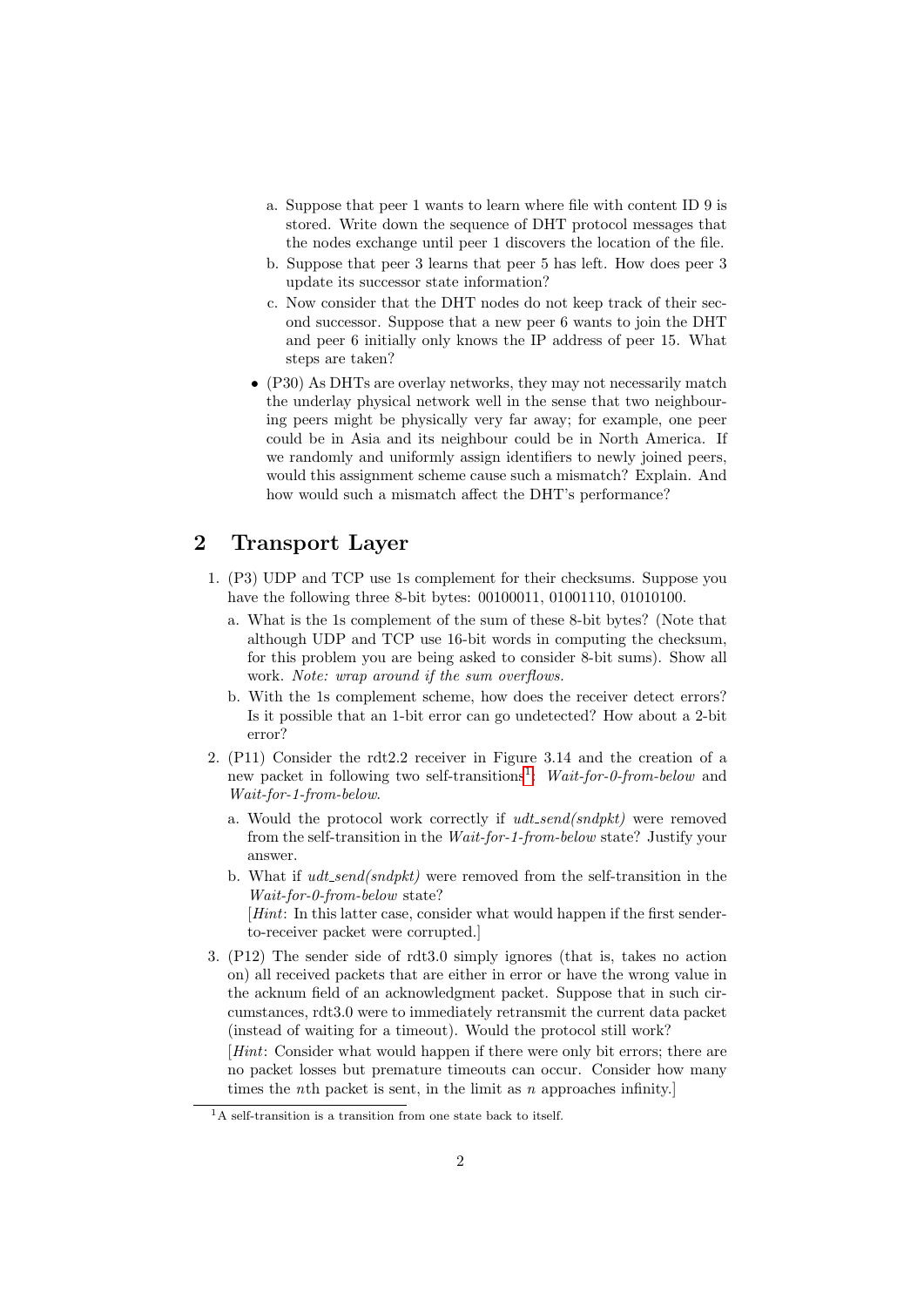- 4. (P14) Consider a reliable data transfer protocol that uses only negative acknowledgments. Note that such a protocol is different than the protocol that combines NAK and ACK together. The NAK-only protocol uses the following rules:
	- $\bullet\,$  Receiver sends NAK  $N$  if packet  $N$  arrived corrupted.
	- Receiver also sends NAK N when it receives packet  $N+1$  without previously receiving packet N.

Suppose the sender sends data only infrequently.

- a. Would a NAK-only protocol be preferable to a protocol that uses ACKs? Why?
- b. Now suppose the sender has a lot of data to send and the end-to-end connection experiences few losses. In this case, would a NAK-only protocol be preferable to a protocol that uses ACKs? Why?
- 5. (P15) Consider the cross-country example shown in Figure 3.17. How big would the window size have to be for the channel utilization to be greater than 97 percent? Suppose that the size of a packet is 1200 bytes, including both header fields and data.
- 6. (P22) Consider the GBN protocol with a sender window size of 4 and a sequence number range of 1024. Suppose that at time  $t$ , the next inorder packet that the receiver is expecting has a sequence number of k. Assume that the medium does not reorder messages. Answer the following questions:
	- a. What are the possible sets of sequence numbers inside the sender's window at time t? Justify your answer.
	- b. What are all possible values of the ACK field in all possible messages currently propagating back to the sender at time t? Justify your answer.
- 7. (P23) Consider the GBN and SR protocols. Suppose the sequence number space is of size  $k$ . What is the largest allowable sender window that will avoid the occurrence of problems such as that in Figure 3.27 for each of these protocols?
- 8. (P29) It is generally a reasonable assumption when the sender and receiver are connected by a single wire that packets cannot be reordered within the channel between the sender and receiver. However, when the "channel" connecting the two is a network, packet reordering can occur. One manifestation of packet reordering is that old copies of a packet with a sequence or acknowledgment number of x can appear, even though neither the sender's nor the receiver's window contains x. With packet reordering, the channel can be thought of as essentially buffering packets and spontaneously emitting these packets at any point in the future. What care must be taken to guard against such duplicate packets?
- 9. End-host A is connected to end-host B over a communication channel that has propagation delay  $d_{prop}$  seconds and transmission rate R bytes/sec (in both directions). The channel is reliable and does not drop or reorder packets. A wants to send a file of size  $size_F$  bytes to B. We define the "duration" of the file transfer as the amount of time that elapses from the moment  $A$  transmits the first bit of the file until the moment  $B$  receives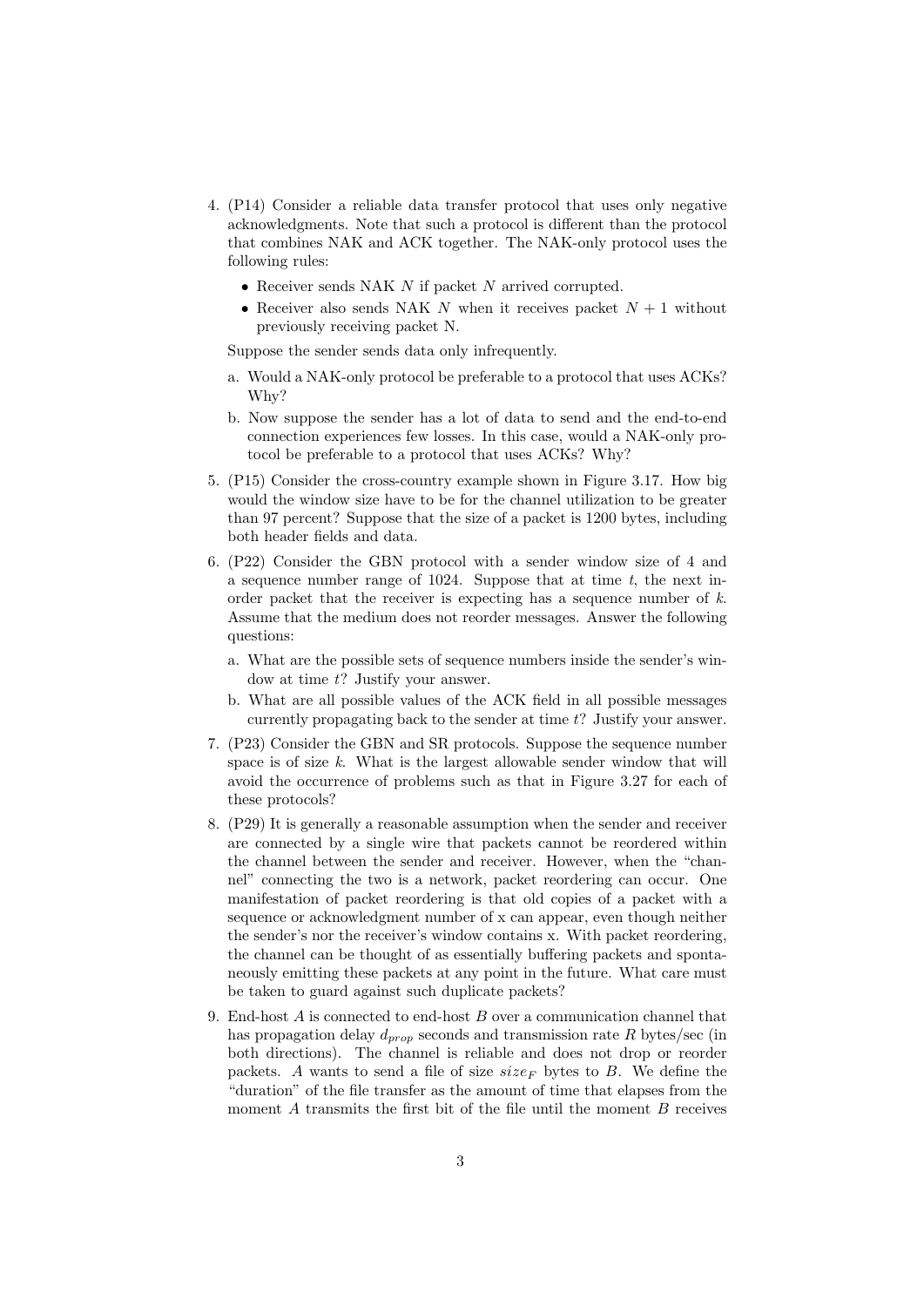the last bit of the file (the duration of the file transfer does not include the amount of time it takes for A to receive the last ACK from B).

- (a) What is the minimum possible duration of the file transfer (regardless of which transfer protocol we use)? Assume that the entire file can fit in a single packet.
- (b) Suppose that the file transfer application uses a stop-and-wait protocol (also referred to as  $rdt3.0$  in the book). What is the duration of the file transfer? Assume that the file transfer protocol uses packets of size size<sub>P</sub> bytes, and size<sub>P</sub> perfectly divides the size of the file, size<sub>F</sub> (i.e.  $\frac{size_F}{size_F}$  is an integer). Both the size of packet headers and the size of ACKs are insignificant.
- (c) Suppose that the file transfer application uses a Go-Back-N (GBN) protocol with window size  $N$ . What is the duration of the file transfer? How does your answer compare to the result you found for the stopand-wait protocol? Assume that the window size  $N$  perfectly divides the number of packets that A transmits during the file transfer.
- (d) Suppose we want to choose between a GBN and a Selective Repeat (SR) protocol to perform the file transfer over the communication channel described above. Which one is a better choice? Justify your answer.
- 10. End-host  $A$  is communicating with end-host  $B$  using a Go-Back-N  $(GBN)$ protocol with window size  $N = 4$  and valid sequence numbers ranging from 0 to 10. The channel between the two end-hosts never reorders packets, but can drop packets. Suppose  $B$  has received and acknowledged packets with sequence numbers 0 and 1, so it is expecting packet with sequence number 2. Instead, it receives packets with sequence numbers 4, 5, 2, and 3 (in this order). Which packets have been lost? What is the response of B when it receives each of the packets, 4, 5, 2, and 3?

Complete the sequence diagram below by showing all packet exchanges and actions between the sender and the receiver. You should include:  $i)$  lost packets and ACKs,  $ii)$  timeout events and  $iii)$  changes to the sender and receiver window, when packets (including ACKs) are received by either end-host. We have already filled in some of the information: packet 2 got lost, A timed out waiting for an acknowledgment to packet 2.